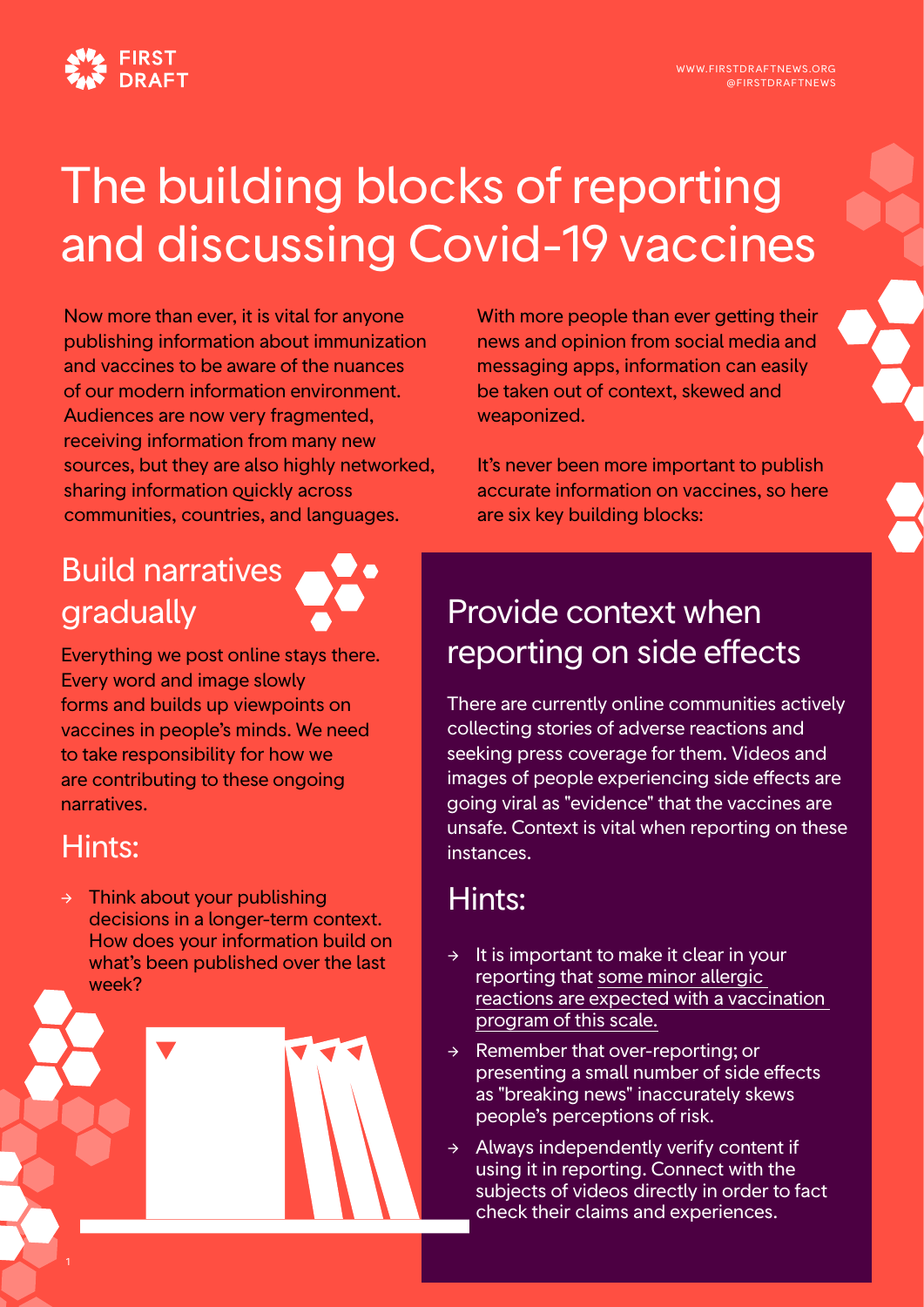WWW.FIRSTDRAFTNEWS.ORG @FIRSTDRAFTNEWS



#### Answer questions before they've been asked

People turn to misinformation when they are searching for answers and there is nothing else out there. We call this gap in accurate information a "data deficit". Get there first and fill the voids by pre-empting questions and publishing credible information in advance.

#### Hints:

- → Do a search on Google and YouTube around a particular topic and take note of the results. If there are gaps in quality information, try to fill them.
- → Bolster your social media presence and create spaces where people can ask questions and get credible answers from experts. We suggest doing an AMA ("Ask Me Anything") on Reddit, or talking with your audience on Facebook or Instagram Live.
- $\rightarrow$  Avoid asking open-ended questions on social media. They can lead to comments filled with misinformation. If you are asking questions related to vaccines, have a moderator offer fact checks within the comments.



#### Take care with images

No words can trigger an emotional reaction quite so powerfully as an image. And images can be easily manipulated and used out of context. This makes emotive visual imagery one of the main vehicles for misinformation.

#### Hints:

- Think carefully about using provocative imagery that could trigger an emotional reaction, e.g., images of children crying (or even looking overly happy) while receiving a vaccine. Emotive images not only send a strong message to audiences, they can easily be reshared and spun out of context.
- $\rightarrow$  Be equally careful about images shared on your social media accounts. If you have a social media team, make sure they are aware of the challenges of reporting on vaccines in the current information environment.